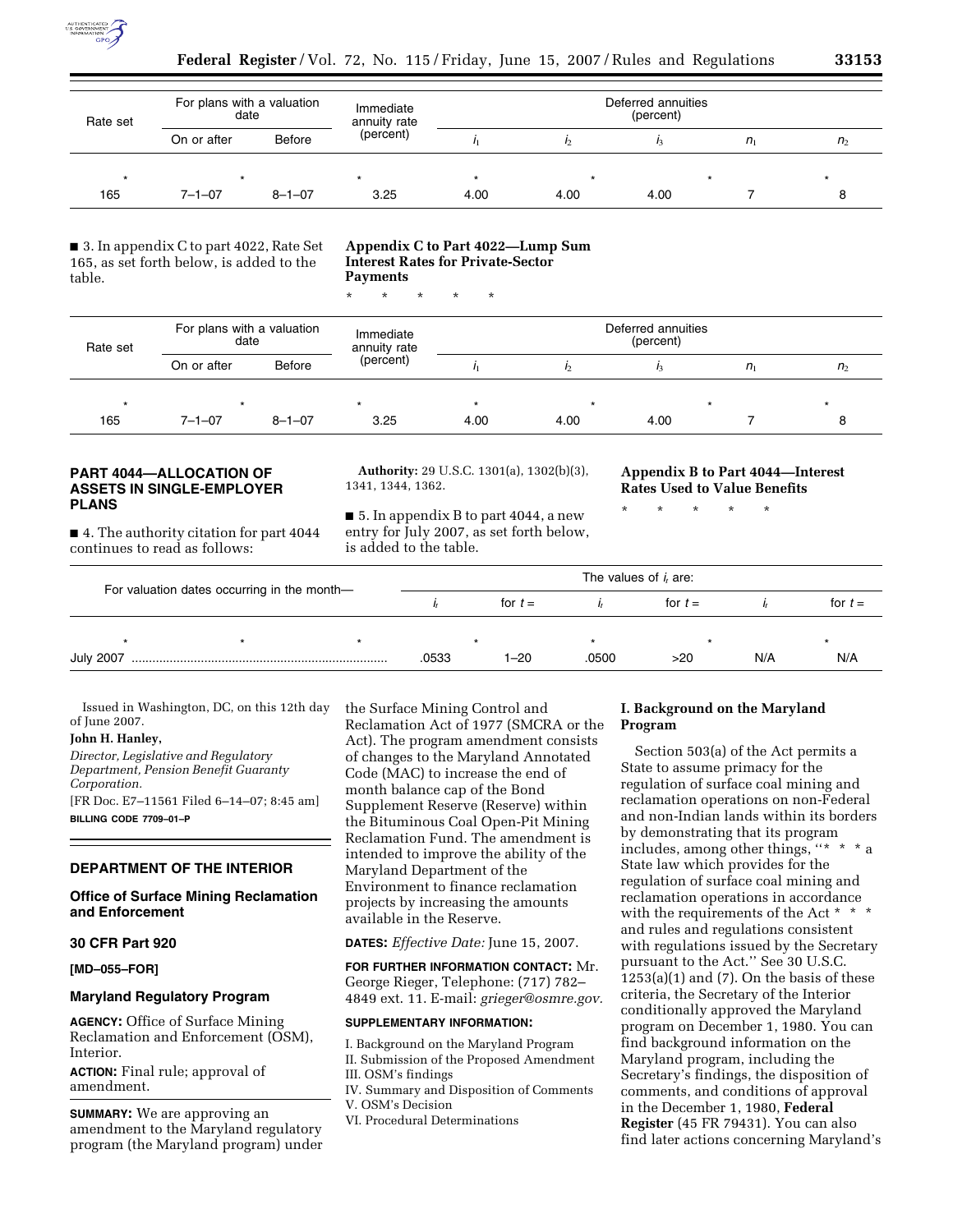program and program amendments at 30 CFR 920.12, 920.15, and 920.16.

#### **II. Submission of the Proposed Amendment**

By an undated letter received on January 29, 2007 (Administrative Record Number MD–587–00), Maryland sent us an amendment to revise its program under SMCRA (30 U.S.C. 1201 *et seq.*). The amendment revises MAC provisions to increase the end of month balance cap of the Bond Supplement Reserve within the Bituminous Coal Open-Pit Mining Reclamation Fund. Maryland submitted these proposed amendments on its own initiative to improve the ability of the Maryland Department of the Environment to finance reclamation projects by increasing the amounts available in the Reserve.

In its submittal of this amendment, Maryland stated that this action will improve the ability of the Maryland Department of the Environment to finance reclamation projects by increasing the amounts available in the Reserve. Maryland stated that the amendment also addresses findings and recommendations found in the Actuarial Study approved by OSM in the **Federal Register** dated May 13, 1998 (63 FR 26451).

The Reserve was established for reclamation purposes when the original bond is not sufficient to reclaim the site for which it was posted in the event of forfeiture. The Reserve receives revenues from two separate surcharges that are assessed for each ton of coal removed by the open-pit or strip method. These funds are used to supplement forfeited bonds to enable the mine site to be reclaimed. If the funds in the Reserve at the end of any month equal or exceed a certain fixed level, or cap, deposits into the Reserve from these surcharges are temporarily stopped. If the funds in the Reserve at the end of any month then drop below a certain fixed level, or floor, deposits into the Reserve from these surcharges are resumed. In this amendment, Maryland proposes to raise both the cap and the floor levels, in order to ensure that more funds are always available for reclamation expenses.

### **III. OSM's Findings**

Following are the findings we made concerning the amendment under SMCRA and the Federal Regulations at 30 CFR 732.15 and 732.17. We are approving the amendment.

#### *1. MAC 15–517(c)*

Prior to this amendment, subsection (c) provided as follows:

(c) When the amount of money in the bond supplement reserve equals or exceeds \$300,000 at the end of the month, deposits into the reserve of the amounts provided in subsection (b)(1) and (2) of this section shall end temporarily.

Maryland proposed to revise Subsection (c) by increasing the end-ofmonth balance cap of the Bond Supplement Reserve from \$300,000 to \$750,000.

As amended, Subsection (c) provides as follows:

(c) When the amount of money in the bond supplement reserve equals or exceeds \$750,000 at the end of the month, deposits into the reserve of the amounts provided in subsection (b)(1) and (2) of this section shall end temporarily.

Because the amendment to this provision ensures more revenues are available in the Bond Supplement Reserve, we find that the changes are not inconsistent with the Federal Regulations at 30 CFR 800.11(e), pertaining to the establishment and maintenance of an alternative bonding system, and can be approved.

### *2. MAC 15–517(d)(1)*

Prior to this amendment, subsection (d)(1) provided as follows:

(1) The amount of money in the bond supplement reserve equals or exceeds \$300,000 at the end of the month;

Maryland proposed to raise the endof-month balance cap of the Bond Supplement Reserve from \$300,000 to \$750,000.

As amended, Subsection (d)(1) provides as follows:

(1) The amount of money in the bond supplement reserve equals or exceeds \$750,000 at the end of the month;

Because the amendment to this provision ensures more revenues are available in the Bond Supplement Reserve, we find that the changes are not inconsistent with the Federal Regulations at 30 CFR 800.11(e) and can be approved.

### *3. MAC 15–517(e)*

Prior to this amendment, subsection (e) provided as follows:

(e) At the end of any month when the amount of money in the bond supplement reserve is reduced below \$200,000:

Maryland proposed to raise the amount from \$200,000 to \$500,000 because it believes that the end-ofmonth balance cap that triggers the resumption of surcharges and deposits needed to be increased as well.

As amended, Subsection (e) provides as follows:

(e) At the end of any month when the amount of money in the bond supplement reserve is reduced below \$500,000:

Because the amendment to this provision ensures more revenues are available in the Bond Supplement Reserve, we find that the changes are not inconsistent with the Federal Regulations at 30 CFR 800.11(e) and can be approved.

## **IV. Summary and Disposition of Comments**

## *Public Comments*

We asked for public comments on the amendment (Administrative Record Number MD–587–02), but did not receive any.

### *Federal Agency Comments*

Under 30 CFR 732.17(h)(11)(i) and section 503(b) of SMCRA, we requested comments on the amendment from various Federal agencies with an actual or potential interest in the Maryland program (Administrative Record Number MD–587–01), but did not receive any.

### **V. OSM's Decision**

Based on the above findings, we approve the Maryland amendment that we received on January 29, 2007.

To implement this decision, we are amending the Federal regulations at 30 CFR part 920, which codify decisions concerning the Maryland program. We find that good cause exists under 5 U.S.C. 553(d)(3) to make this final rule effective immediately.

Section 503(a) of SMCRA requires that Maryland's program demonstrate that it has the capability of carrying out the provisions of the Act and meeting its purposes. Making this regulation effective immediately will expedite that process. SMCRA requires consistency of Maryland and Federal standards.

## **VI. Procedural Determinations**

### *Executive Order 12630—Takings*

In accordance with Executive Order 12630, the provisions in the rule, as described in the preamble, do not have significant takings implications; therefore, a takings implication assessment is not required.

### *Executive Order 12866—Regulatory Planning and Review*

This rule is exempt from review by the Office of Management and Budget under Executive Order 12866.

## *Executive Order 12988—Civil Justice Reform*

The Department of the Interior has conducted the reviews required by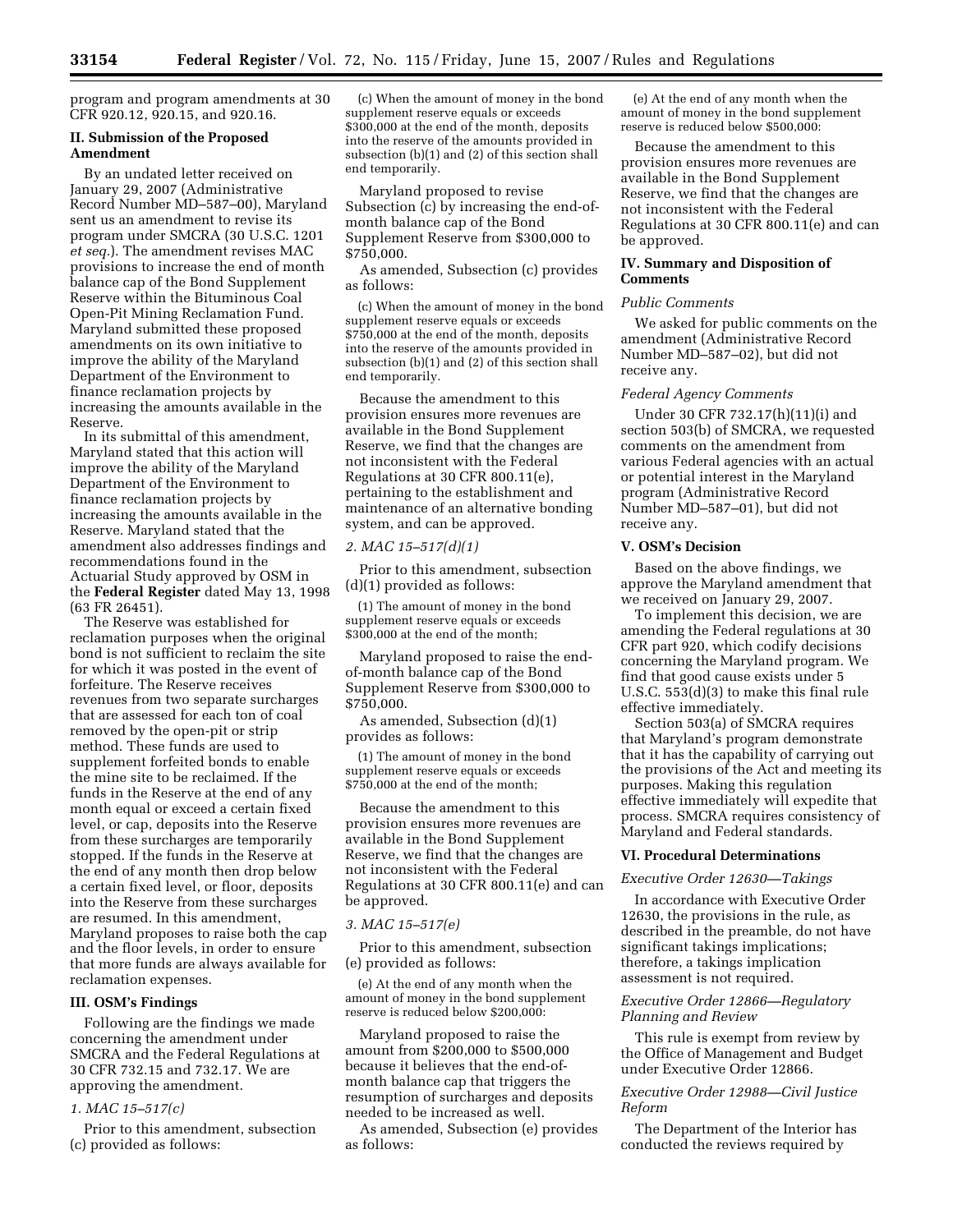section 3 of Executive Order 12988 and has determined that this rule meets the applicable standards of subsections (a) and (b) of that section. However, these standards are not applicable to the actual language of State regulatory programs and program amendments because each program is drafted and promulgated by a specific State, not by OSM. Under sections 503 and 505 of SMCRA (30 U.S.C. 1253 and 1255) and the Federal regulations at 30 CFR 730.11, 732.15, and 732.17(h)(10), decisions on proposed State regulatory programs and program amendments submitted by the States must be based solely on a determination of whether the submittal is consistent with SMCRA and its implementing Federal regulations and whether the other requirements of 30 CFR parts 730, 731, and 732 have been met.

## *Executive Order 13132—Federalism*

This rule does not have Federalism implications. SMCRA delineates the roles of the Federal and State governments with regard to the regulation of surface coal mining and reclamation operations. One of the purposes of SMCRA is to ''establish a nationwide program to protect society and the environment from the adverse effects of surface coal mining operations.'' Section 503(a)(1) of SMCRA requires that State laws regulating surface coal mining and reclamation operations be ''in accordance with'' the requirements of SMCRA, and section 503(a)(7) requires that State programs contain rules and regulations ''consistent with'' regulations issued by the Secretary pursuant to SMCRA.

### *Executive Order 13175—Consultation and Coordination With Indian Tribal Governments*

In accordance with Executive Order 13175, we have evaluated the potential effects of this rule on Federallyrecognized Indian tribes and have determined that the rule does not have substantial direct effects on one or more Indian tribes, on the relationship between the Federal Government and Indian tribes, or on the distribution of power and responsibilities between the

Federal Government and Indian tribes. The basis for this determination is our decision is on a State regulatory program and does not involve a Federal regulation involving Indian lands.

### *Executive Order 13211—Regulations That Significantly Affect the Supply, Distribution, or Use of Energy*

On May 18, 2001, the President issued Executive Order 13211 which requires agencies to prepare a Statement of Energy Effects for a rule that is (1) Considered significant under Executive Order 12866, and (2) likely to have a significant adverse effect on the supply, distribution, or use of energy. Because this rule is exempt from review under Executive Order 12866 and is not expected to have a significant adverse effect on the supply, distribution, or use of energy, a Statement of Energy Effects is not required.

### *National Environmental Policy Act*

This rule does not require an environmental impact statement because section 702(d) of SMCRA (30 U.S.C. 1292(d)) provides that agency decisions on proposed State regulatory program provisions do not constitute major Federal actions within the meaning of section 102(2)(C) of the National Environmental Policy Act (42 U.S.C. 4332(2)(C)).

#### *Paperwork Reduction Act*

This rule does not contain information collection requirements that require approval by OMB under the Paperwork Reduction Act (44 U.S.C. 3507 *et seq.*).

### *Regulatory Flexibility Act*

The Department of the Interior certifies that this rule will not have a significant economic impact on a substantial number of small entities under the Regulatory Flexibility Act (5 U.S.C. 601 *et seq.*). The State submittal, which is the subject of this rule, is based upon counterpart Federal regulations for which an economic analysis was prepared and certification made that such regulations would not have a significant economic effect upon a substantial number of small entities. In making the determination as to whether this rule would have a significant

economic impact, the Department relied upon the data and assumptions for the counterpart Federal regulations.

### *Small Business Regulatory Enforcement Fairness Act*

This rule is not a major rule under 5 U.S.C. 804(2), the Small Business Regulatory Enforcement Fairness Act. This rule: (a) Does not have an annual effect on the economy of \$100 million; (b) Will not cause a major increase in costs or prices for consumers, individual industries, Federal, State, or local government agencies, or geographic regions; and (c) Does not have significant adverse effects on competition, employment, investment, productivity, innovation, or the ability of U.S.-based enterprises to compete with foreign-based enterprises. This determination is based upon the analysis performed under various laws and executive orders for the counterpart Federal regulations.

#### *Unfunded Mandates*

This rule will not impose an unfunded mandate on State, local, or tribal governments or the private sector of \$100 million or more in any given year. This determination is based upon the analysis performed under various laws and executive orders for the counterpart Federal regulations.

#### **List of Subjects in 30 CFR Part 920**

Intergovernmental relations, Surface mining, Underground mining.

### Dated: May 4, 2007.

### **Michael K. Robinson,**

*Acting Regional Director, Appalachian Region.* 

## **PART 920—MARYLAND**

■ 1. The authority citation for part 920 continues to read as follows:

**Authority:** 30 U.S.C. 1201 *et seq.* 

■ 2. Section 920.15 is amended in the table by adding a new entry in chronological order by ''Date of final publication'' to read as follows:

**§ 920.15 Approval of Maryland regulatory program amendments.** 

\* \* \* \* \*

| Original amendment<br>submission date                                        | Date of final publication | Citation/description |  |  |  |  |
|------------------------------------------------------------------------------|---------------------------|----------------------|--|--|--|--|
|                                                                              |                           |                      |  |  |  |  |
| January 29, 2007  June 15, 2007  MAC 15-517(c); 15-517(d)(1); and 15-517(e). |                           |                      |  |  |  |  |